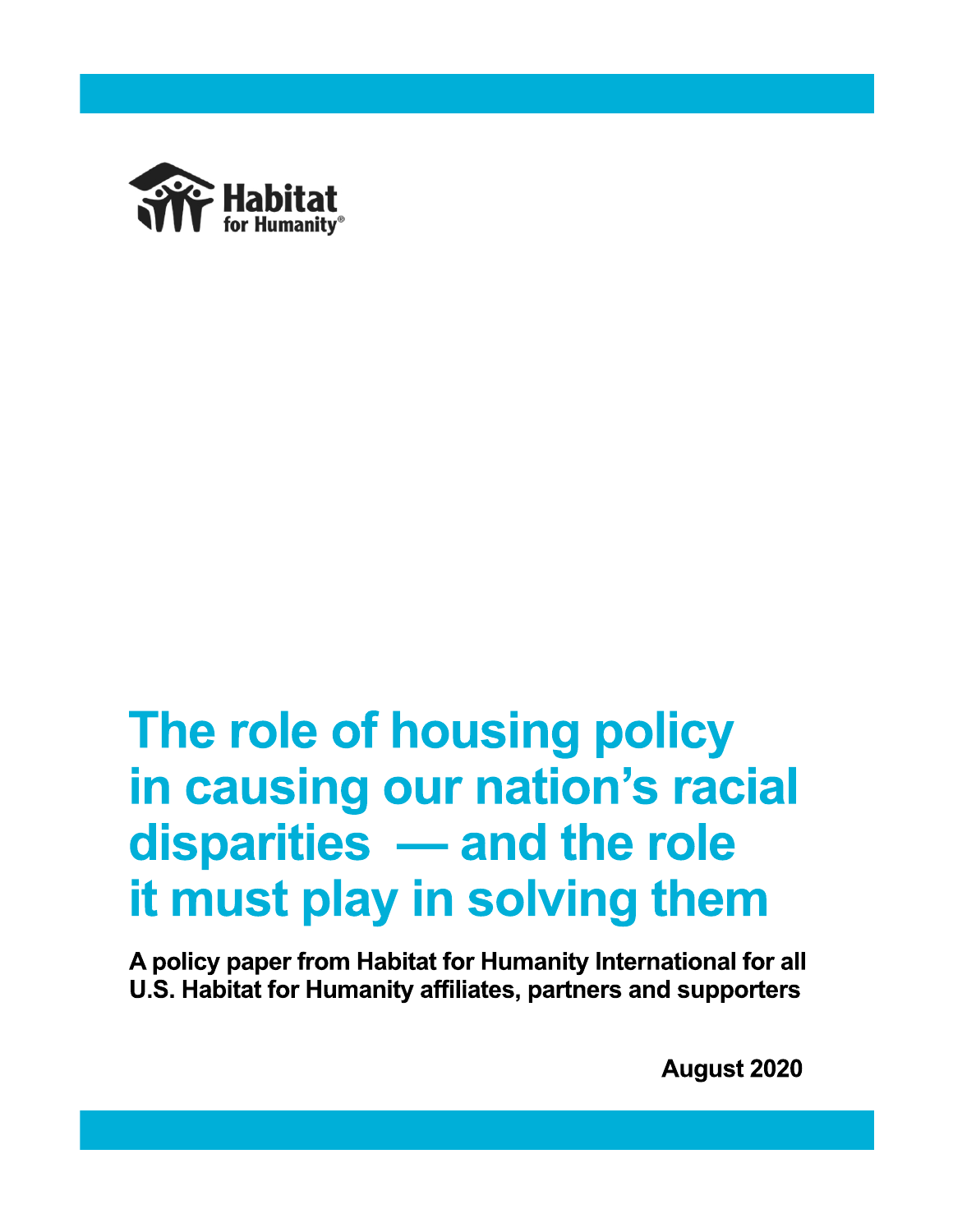# *"*

*Historic discrimination in U.S. housing policy particularly discrimination against Black Americans is one of the chief drivers of racial inequities that persist today. Organizations like Habitat that work on housing must understand that history, and it must inform our work moving forward. …*

*We must commit to doing the work in our practices, our programs and our networks that brings equity to our efforts and helps bring justice to the communities in which we work. We must, throughout our ministry, do a better job of connecting issues of racial and social injustice with historic barriers to affordable housing and working to eradicate those barriers. …*

*In addition to being a space where people of all races, all faiths and all backgrounds can come together in common cause, we commit to being actively antiracist and to affirming, through word and action, that Black Lives Matter and that our communities and systems must further this fundamental truth.*

**CEO, Habitat for Humanity International,**<br> **CEO, Habitat for Humanity International,**<br> **Prime 13, 2000 – Jonathan Reckford, June 12, 2020**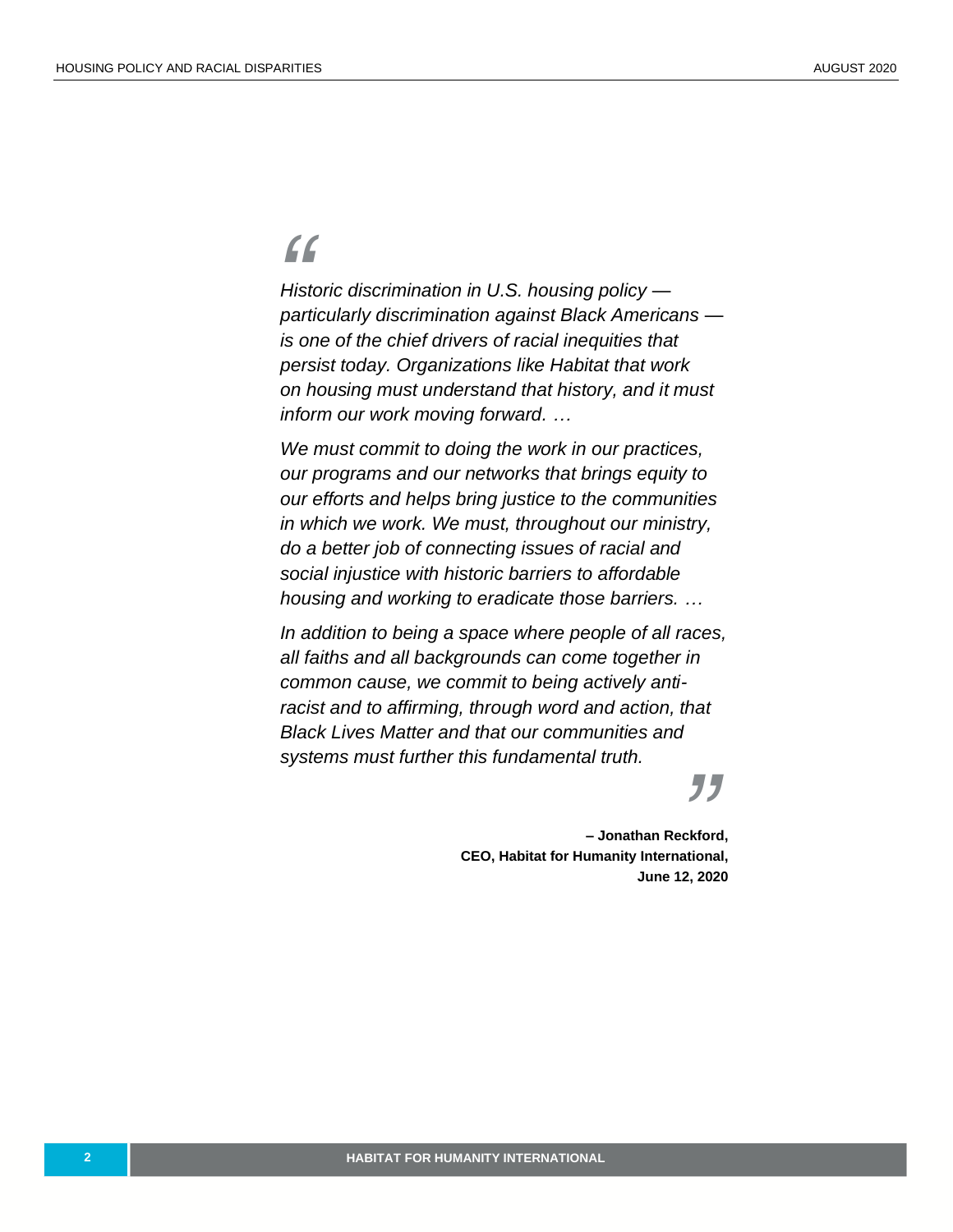## **Foreword**

In June 2019, Habitat for Humanity launched its first national advocacy campaign in the U.S., Cost of Home. Through coordinated policy efforts at the local, state and federal levels, the Cost of Home campaign seeks to help 10 million people access and afford a place to call home. When the campaign launched, the policy platform included this statement:

> "Advocates and policymakers must acknowledge and address the welldocumented historic patterns of racial discrimination in housing and land use policies — at all levels of government — that still impact the makeup and opportunities of our communities."

The following policy paper expands on this statement by providing additional context to the history of housing discrimination in the U.S. and how that history still profoundly impacts Black families today. The paper concludes with recommendations for policymakers as the country looks to find viable, meaningful and impactful reforms to create a more racially equitable and just society. We hope it can be a helpful tool for starting the conversations — and beginning the work — needed to craft meaningful policy reforms that can ensure opportunities for all.

**Learn more about the Cost of Home campaign at [habitat.org/costofhome.](https://www.habitat.org/costofhome)**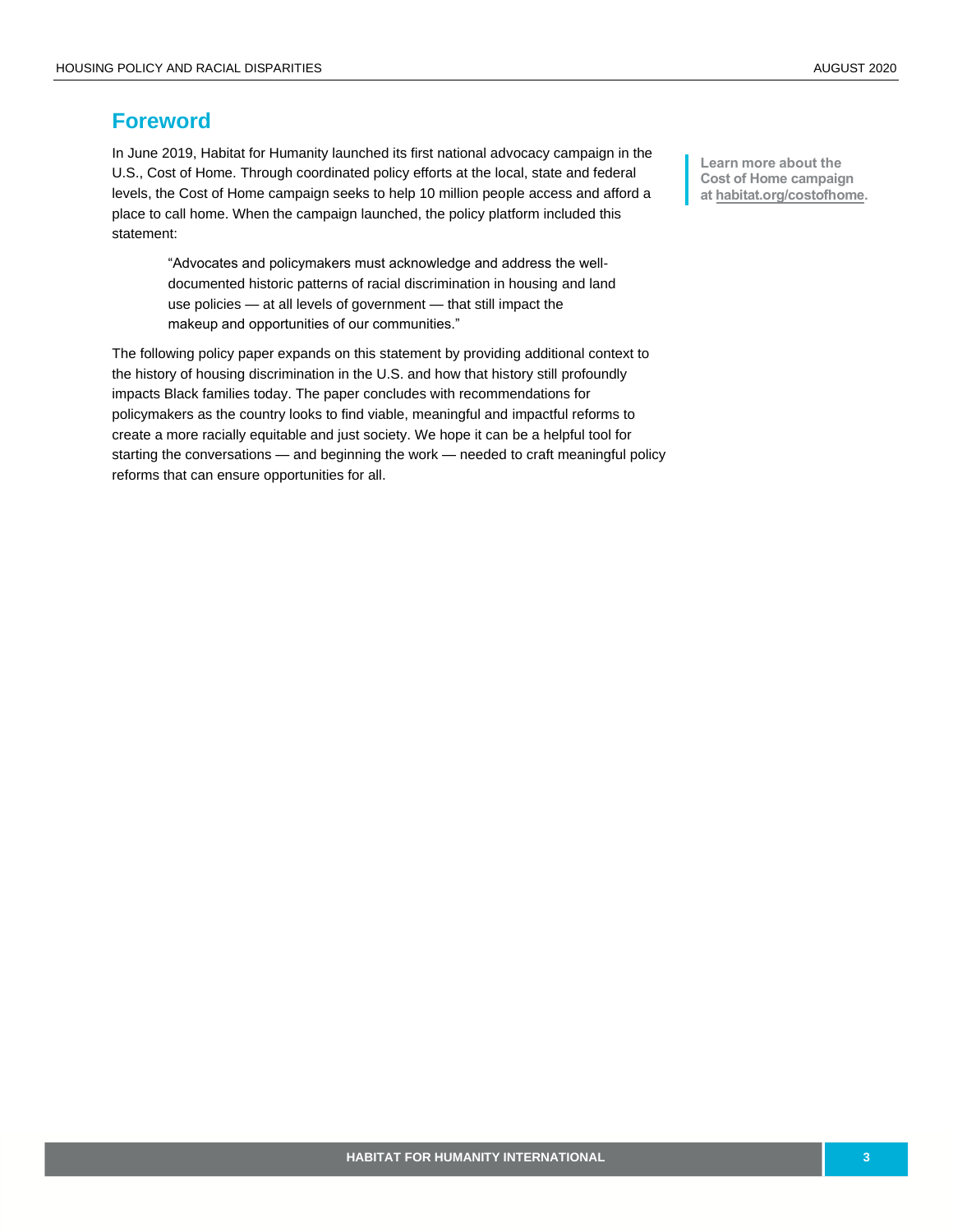### **A. Introduction**

The events of 2020 have made vivid the urgent need for solutions that advance racial equity. The disproportionate toll of the COVID-19 crisis on Black households, the continued killings of Black Americans at the hands of police, and the subsequent outpouring of protest have laid bare the stark racial inequities and injustices that still permeate our institutions, policies and daily lives. The United States must take bold action to redress the underlying inequities that continue to place households of color — and especially Black Americans — on very unequal footing in our country.

We did not arrive at this moment by accident. A century of housing and land use policies denied Black households access to homeownership, educational, credit, and neighborhood opportunities offered to white households. The consequences of these decisions are multigenerational and are vividly reflected in today's racial disparities in housing security, education, workforce opportunities, health, income and wealth. We have a moral obligation to rectify this harm and to correct those policies that continue to disadvantage Black households.

**Learn more about the history of Koinonia Farm, and its ongoing work, at [koinoniafarm.org.](https://www.koinoniafarm.org/)** Habitat for Humanity was born more than 40 years ago on a farm in southern Georgia built on the principle of radical, racial inclusivity. This intentional, interracial community was a place where people of all backgrounds worked together and lived together on equal terms, even though doing so put their lives in peril.

The racial inclusivity practiced on Koinonia Farm remains a core guiding principle in Habitat's work today. In the U.S., Black families comprise 40% of the total families we assist in becoming homeowners. Non-white households as a whole comprise two-thirds. We further invest in communities of color by helping revitalize the neighborhoods where we work through inclusive, asset-based neighborhood development, cooperative partnerships and local leadership development. We multiply the impact of our work through advocacy to achieve a world where truly *everyone* can afford a decent and safe place to live and thrive.

Building on this history, we must now recommit ourselves to taking bold actions toward greater racial equity. Our advocacy must address the systemic racism that has all too often played out in housing policy. Habitat's Cost of Home campaign gives us critical tools for this endeavor.

This paper examines the causes and extent of today's racial housing disparities and proposes five housing policy strategies for remedying unequal conditions and opportunities for Black households so that everyone can thrive.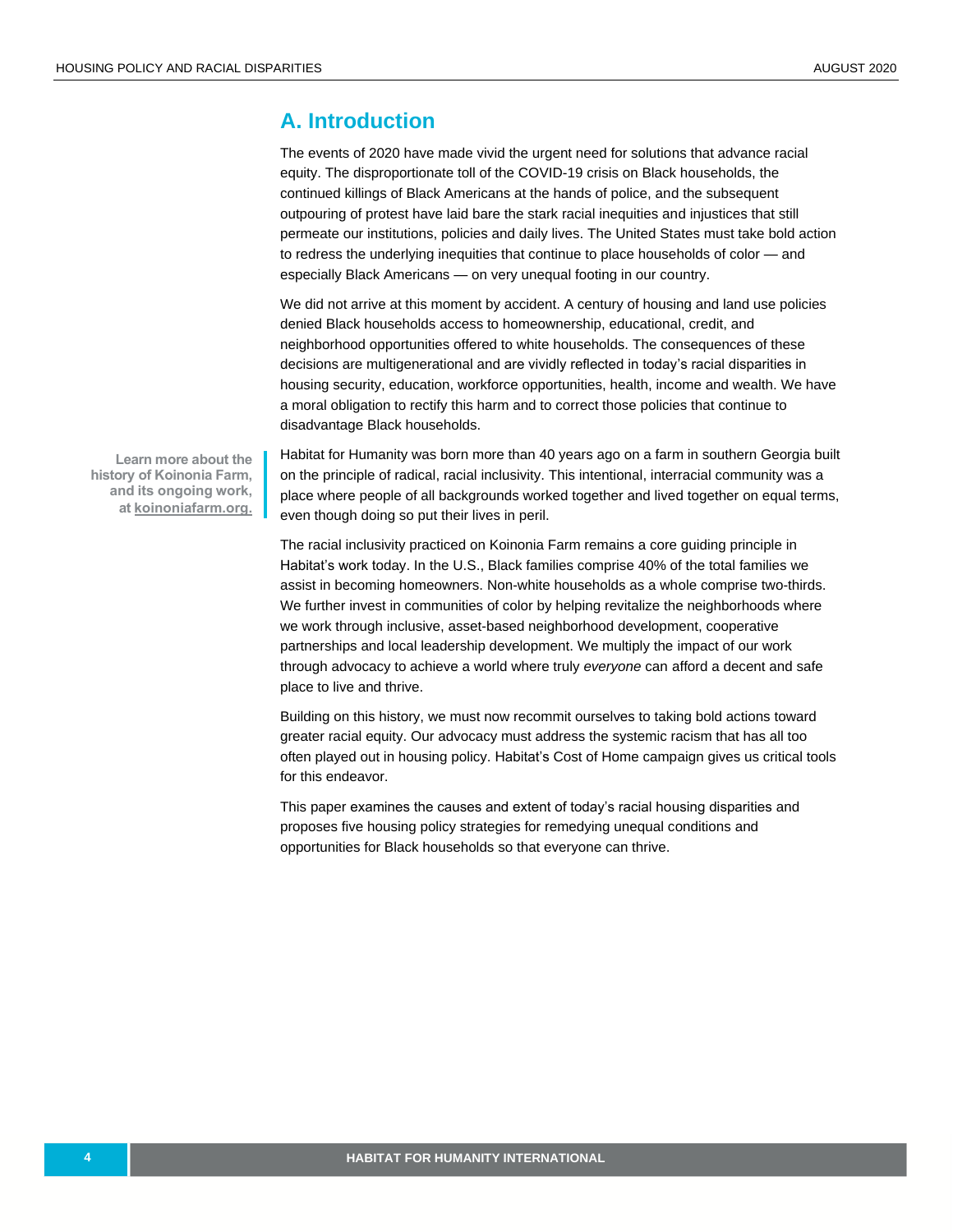# **B. History of racial inequities in housing policy**

The roots of racial inequity in this country run centuries deep. But too often overlooked are the more recent federal, state and local housing policies that for decades denied Black households equal access to mortgage financing, neighborhoods with quality schools, neighborhood investment and federal homeownership subsidies made available to white households. Some policies, like local zoning codes and the federal mortgage interest deduction, continue to disadvantage Black households and those with lower incomes generally.

Starting in the 1930s, the Federal Housing Administration began insuring private loans that would ultimately help millions of white families obtain affordable, low-down-payment mortgages and join the middle class. But this insurance was specifically denied to communities where Black households lived, through the practice of redlining. Color-coded maps developed by the federal Home Owners' Loan Corporation designated neighborhoods as unsafe for lending if they had an "infiltration" of households of color, 1 and FHA made these communities ineligible for their new loan insurance. Private lenders followed FHA's lead. Residents in redlined communities were shut off from access to affordable homeownership.

Racially restrictive covenants typically prevented Black households from living outside of redlined communities, and in the 1940s, FHA accelerated their use. FHA began subsidizing new subdivisions in emerging suburbs, but only on the condition that the homes be sold to white families with restrictive deeds that prohibited resale to Black families. This propelled the use of racially restrictive covenants nationwide and prevented Black families from buying homes in affordable, growing suburban communities and many city neighborhoods. Governments at all levels enforced these deeds.<sup>2</sup>

After World War II, Black veterans were similarly excluded from participating in the GI Bill. The federal government provided veterans returning from the war with a subsidy in the form of a federally guaranteed, low-interest home loan with no down payment. But the loans were originated by private lenders who were free to refuse Black borrowers. And most did, since redlining had become standard practice in city neighborhoods where Black households could live, and racial covenants prohibited Black homebuyers from purchasing homes in most other suburban and city neighborhoods.<sup>3</sup>

Race-based exclusions from FHA-insured mortgages, FHA-subsidized suburbs, and the GI Bill put Black and white households on very different tracks. Between 1934 and 1962, households of color received just 2% of all government-backed mortgages.<sup>4</sup> In the decades that followed, Black families gained none of the equity appreciation that white homeowners would gain through access to new communities and these on-ramps to affordable homeownership.

In the 1950s, federally supported urban renewal began leveling many working-class Black and integrated neighborhoods, displacing renters, homeowners and business owners in the name of "slum clearance."<sup>5</sup> Often these efforts made way for new downtown office development, civic spaces or large parking lots when private development never materialized. Meanwhile, new federally funded highways that were built to open up the suburbs frequently cut through Black neighborhoods, further displacing Black households, stripping Black homeowners of their properties, and forcing them to start over elsewhere.

After passage of the Fair Housing Act in 1968, racially restrictive covenants were officially prohibited. But exclusionary zoning by wealth and income replaced exclusionary zoning by **Learn more about the history of redlining from [this video synopsis](https://www.segregatedbydesign.com/) of**  *The Color of Law* **by Richard Rothstein.**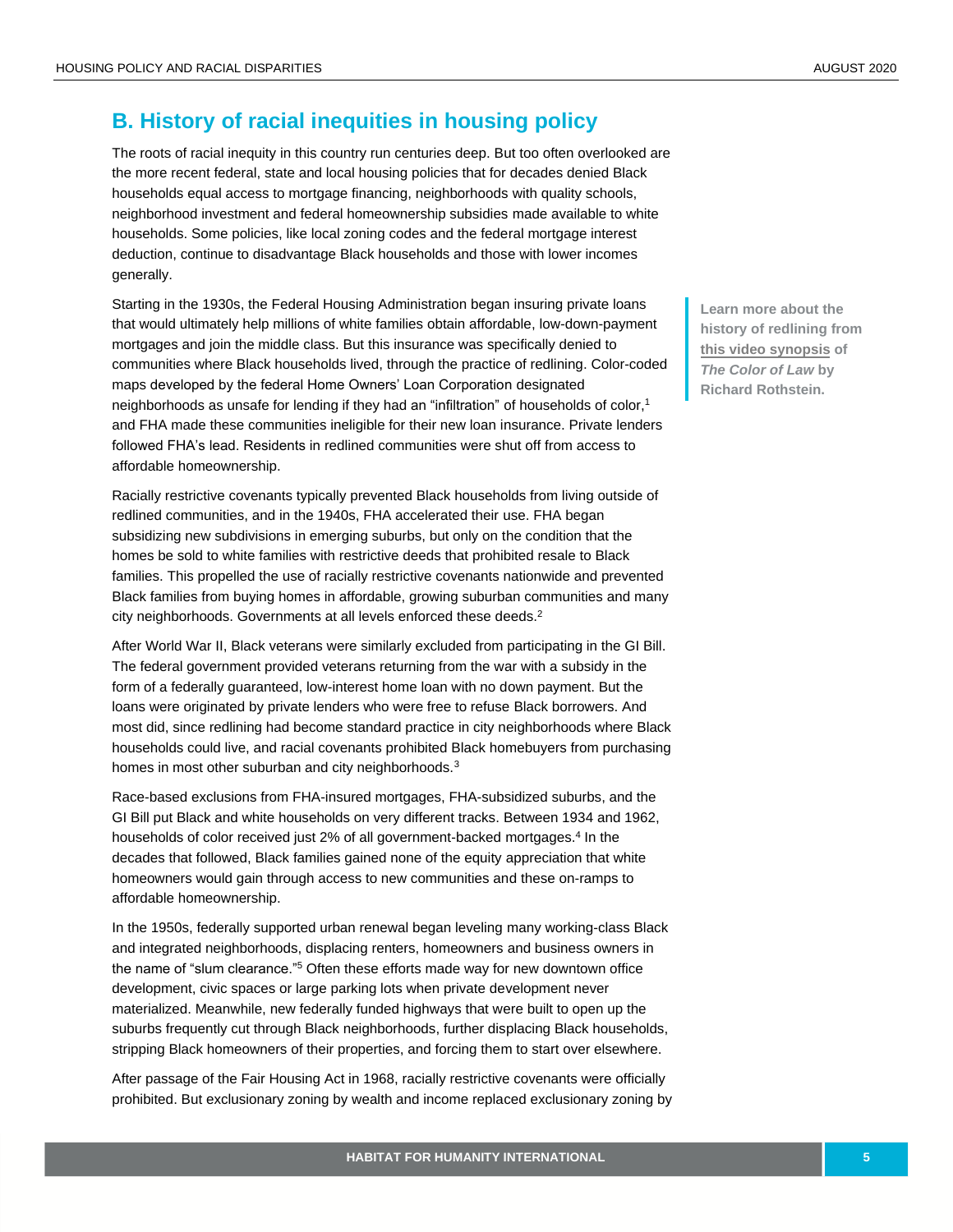race, often with the same effect if not intent. Communities used zoning to require large lot and home sizes, outlaw attached housing and apartments, and add other requirements and restrictions that drove up the cost of new homes. <sup>6</sup> These restrictions disproportionately prevented families of color from accessing the education, employment and wealth-building opportunities found in neighborhoods previously segregated explicitly by race. Exclusionary zoning today continues mostly unchecked, especially in suburban communities but also in cities.<sup>7</sup>

Similarly, private lending discrimination continued after the Fair Housing Act was passed, even though the worst abuses were curtailed. Formerly redlined neighborhoods continued to be passed over for loans, prompting the need for the Community Reinvestment Act in 1977 to hold banks more accountable for meeting the credit and banking needs of their entire communities. And Black homebuyers continued to face discrimination in all kinds of communities. <sup>8</sup> More recently, Black homeowners were disproportionately targeted by predatory mortgages and predatory refinancing.<sup>9</sup>

These racially discriminatory housing policies have combined to profoundly disadvantage Black households, with lasting, intergenerational impact. Race-based exclusions from federal mortgage programs, bank loans, and communities with educational and equitybuilding opportunities meant that Black parents had less wealth to pass on to their children to help with a down payment. Black children grew up with vastly unequal educational opportunities in unequal schools and neighborhoods. Black parents were less able to finance their children's college tuition with home equity, contributing to higher student debt for Black college graduates, if not lower rates of completion.<sup>10</sup> These intergenerational impacts go a long way toward explaining the racial disparities we see today in wealth, income and educational outcomes for Black Americans.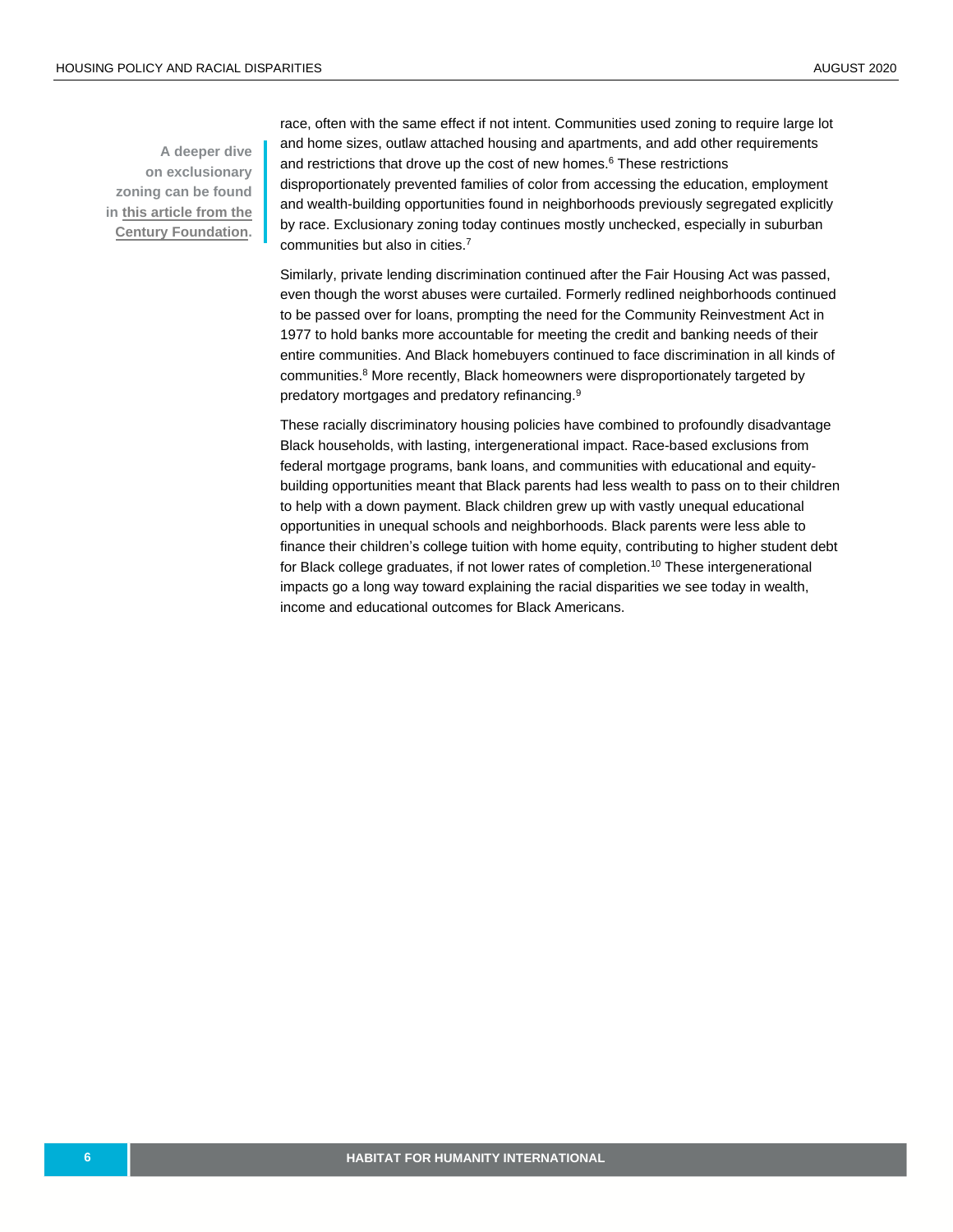# **C. Racial disparities in housing today**

A century of racial discrimination in housing and land use policies leading to separate and unequal paths for Black and white Americans has left a legacy of unequal housing conditions, options and opportunities. This inequality impacts myriad areas of Black households' lives, and opportunities for the next generation.

#### **1. UNEQUAL HOMEOWNERSHIP ATTAINMENT AND EQUITY GAINS**

One of the clearest legacies of past racial discrimination and continuing housing inequities is today's stark gap in homeownership rates between Black (44.0%) and white households (73.7%).<sup>11</sup> The nearly 30-point gap grew over the past two decades, resulting in significantly less housing stability, economic security, and wealth for Black families. When Black households do attain homeownership, they typically realize unequal wealth gains compared with white homeowners. Major contributing factors include starting with less wealth for a down payment, purchasing homes later in life, and purchasing lower-value homes in neighborhoods with less price appreciation.<sup>12</sup>

The significant racial gap in homeownership is a major reason for the tremendous wealth gap between Black and white households. Home equity is the primary wealth-building vehicle for middle-class Americans, and this is especially true for Black households, who are less invested in stocks and rely heavily on home equity to start businesses. In 2016, the median net wealth of white families was 10 times greater than that of Black families (\$171,000 vs. \$17,600). <sup>13</sup> As a result, Black parents have dramatically less wealth, assets and economic security to pass on to their children, driving economic, educational and housing disparities for the next generation as well.

#### **2. CONTINUED SEGREGATION AND EXCLUSION FROM COMMUNITIES OF OPPORTUNITY**

The legacy of redlining, racial covenants and exclusionary zoning is easy to see today. Many formerly redlined communities remain isolated and distressed, and Black Americans disproportionately live in these communities. <sup>14</sup> Nearly half of all Black households live in segregated, high-poverty neighborhoods (compared with just 16% of white households). Young Black Americans ar[e 10 times more likely](https://web.archive.org/web/20161023075533/http:/www.patricksharkey.net/stuck-in-place.html) than their white counterparts to live in high-poverty neighborhoods (66% vs. 6%).<sup>15</sup> This is not just a reflection of income disparities: 70% of Black Americans earning below the poverty line live in high-poverty communities, while only 35% of similar white households do.<sup>16</sup>

As the result of past and current policy choices, children of color are growing up in communities with vastly different resources and opportunities than their white counterparts. Living in segregated, high-poverty neighborhoods, and with limited options elsewhere, Black children are more likely to attend under-resourced, low-performing schools<sup>17</sup> and have greater exposure to crime, deadly police encounters,  $18$  stress, and lead and other toxins that inhibit child development.<sup>19</sup> These factors significantly diminish their economic mobility,<sup>20</sup> lifelong earnings,<sup>21</sup> health, sense of well-being, and even lifespan.<sup>22</sup>

#### **3. GREATER HOUSING COST BURDENS**

The housing unaffordability crisis in the U.S. is broadly felt, with 37.8 million total households paying more than 30% of their income on housing ("housing cost-burdened"). Black households face the highest cost burdens. Today, 55% of Black renters and 30% of

#### **Homeownership rates by race of household**



**Median net wealth of families by race**

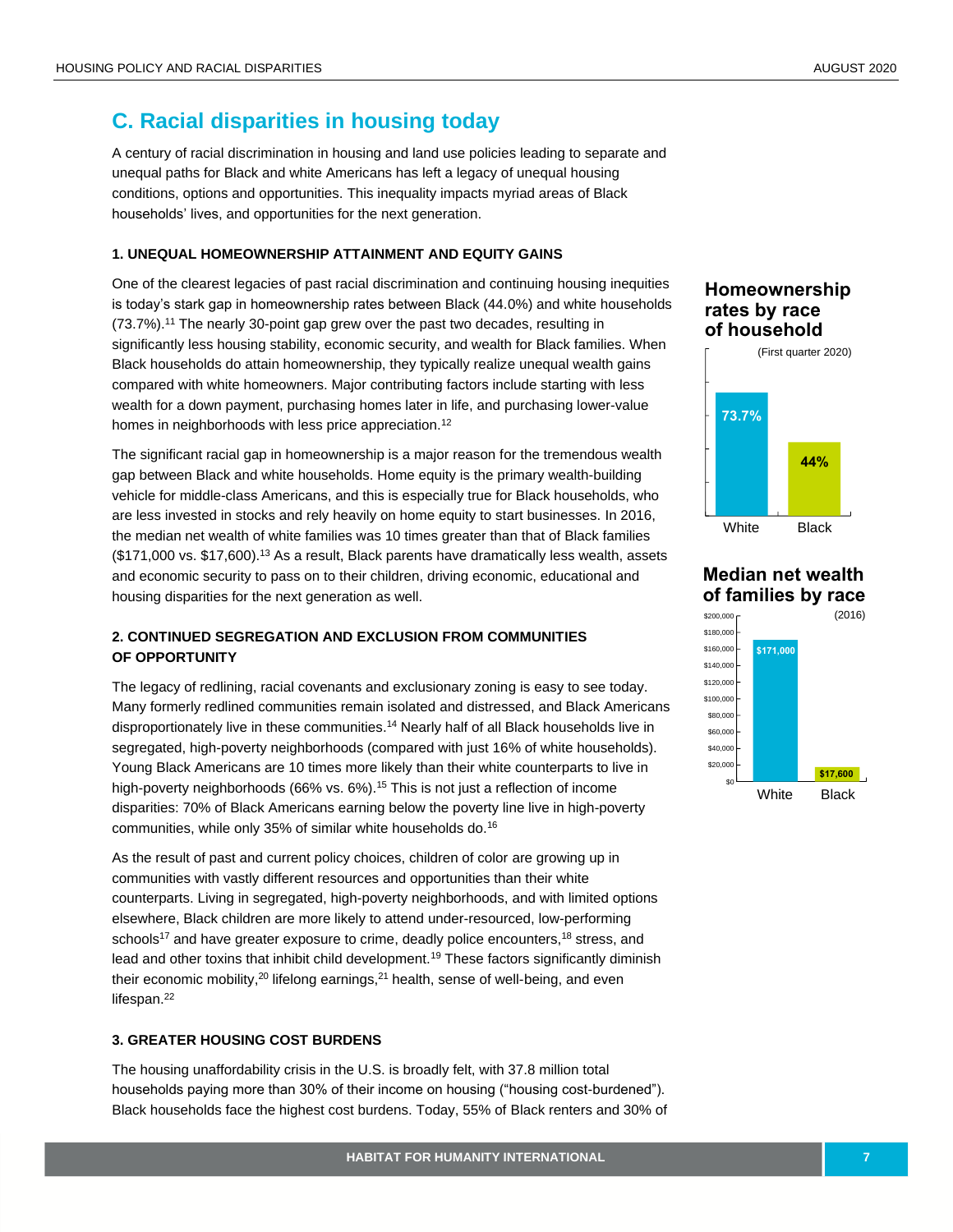Black homeowners are cost burdened, compared with 43% and 20% for white households, respectively.<sup>23</sup> Also, 30% of Black renters pay more than half of their income on housing — higher than any other racial or ethnic group — leaving little in the budget for food, health care, transportation or savings.<sup>24</sup>

#### **4. HIGHER RATES OF HOUSING INSTABILITY AND THREATS OF EVICTION**

#### **Percentage of population who are Black**

Total U.S. population (2019)



Less affordable homes and significantly lower homeownership rates mean less housing security for Black households. Black renters are threatened with eviction twice as often as white renters,<sup>25</sup> and disproportionately experience homelessness (constituting 39.8% of the homeless population while only 13.4% of the total US population). $26$  This has significant implications for Black families, given the strong links between housing insecurity and financial stress, job loss, impaired mental health, impaired physical health, $27$ and poorer school performance for kids.<sup>28</sup>

#### **5. THE COMPOUNDING EFFECT OF COVID-19**

On average, Black households started the COVID-19 crisis with higher housing cost burdens, lower accumulated savings, <sup>29</sup> and fewer assets that could be liquidated to provide financial cushion during the shock. These "preexisting conditions" left Black households more economically vulnerable to the job losses caused by COVID-19. The result is a greater threat of housing loss during this crisis, and with it greater risk of virus exposure, stress, and negative impacts on children's school performance. A June 2020 Urban Institute analysis found that Black, Latino and low-income renters were more likely to report having missed rent in May than white and higher-income renters, and Black homeowners were more likely to miss or defer mortgage payments.<sup>30</sup>

Disparate housing conditions in turn are a likely contributor to the higher rate at which Black Americans are dying from COVID-19. Black families disproportionately live in substandard homes with conditions that increase rates of asthma and heart disease two of the underlying conditions linked with greater risk of patients dying from the virus.<sup>31</sup> Black Americans are also more likely to live in neighborhoods with higher-than-average levels of air pollution, increasing their risk of heart and respiratory diseases that increase the lethality of COVID-19. Lastly, quality hospitals and clinics tend to be located far from the segregated communities where many Black households live.<sup>32</sup>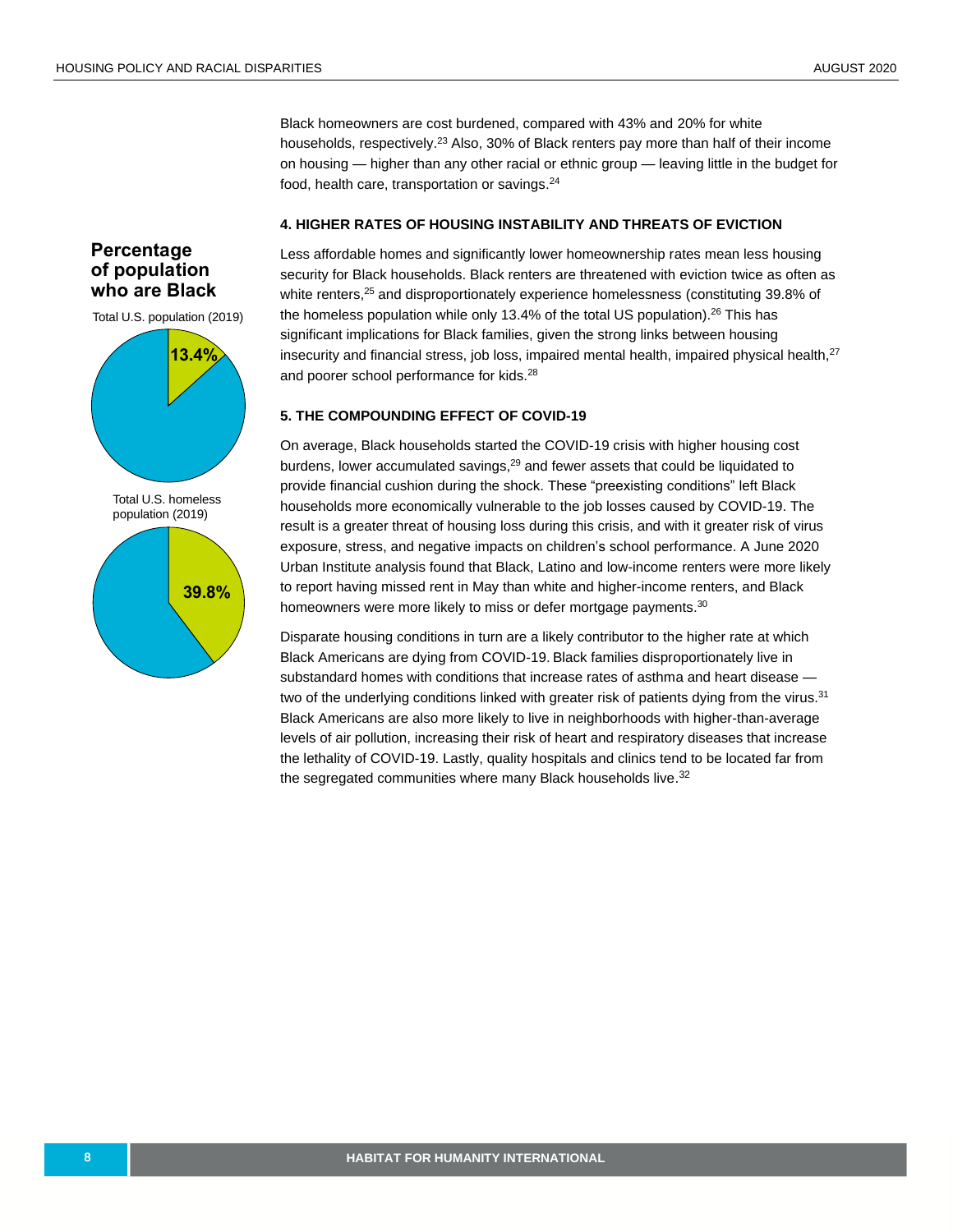# **D. Policy remedies**

Given our history of local, state and federal policies that significantly disadvantaged Black families and communities, and given the clear housing disparities that persist, governments at all levels have an obligation to correct the harm and narrow these divides. As Chris Coleman, president and CEO of Twin Cities Habitat for Humanity in Minnesota, said: "We need to be as intentional about solving our ongoing racial segregation and economic disparities as we were in creating them."

The following is a non-exhaustive list of housing policy solutions that would begin to help our nation heal.

#### **1. INCREASE OPPORTUNITIES FOR BLACK HOMEOWNERSHIP**

As a nation, we must set a goal of closing the Black homeownership gap within a generation. Doing so will require a significant step up in investment, a fundamental shift in attention, and sustained commitment to strategies that help Black households access and sustain stable, affordable homeownership. But it is well worth the effort: closing the homeownership gap is essential if we seek to end racial wealth disparities in this country and achieve true racial equality. Eliminating disparities in homeownership rates and home equity gain would shrink the racial wealth gap by 31% and 16%, respectively, according to a recent analysis.<sup>33</sup> Key strategies for closing the Black homeownership gap include:

#### **A. Increasing access to down payment assistance for Black homebuyers**

One consequence of the many layered policies that have excluded Black families from homeownership, educational and job opportunities is that Black parents have less wealth to pass on to their children. This poses a significant barrier to assembling a down payment for many Black prospective homebuyers. Down payment assistance, or DPA, programs help overcome this obstacle.<sup>34</sup> DPA will be especially important during the recovery from COVID-19, as lost income has depleted savings for many renters, and banks are starting to require higher down payments in response to the crisis.<sup>35</sup> Promising ideas for expanding access to DPA for Black households include:

- Creating an advanceable tax credit targeted to low-income, first-time homebuyers.
- Expanding matched savings programs that help families save for assets.
- Improving the design and outreach of local and state DPA programs to increase participation from eligible Black renters.

#### **B. Increasing access to affordable credit for Black homebuyers**

Given the history of redlining and discriminatory lending in the U.S., we as a nation need to be proactive about extending mortgage and business credit to underserved, low-income and minority homebuyers and communities. A critical tool for rectifying racial inequities in home mortgage and small-business lending is the Community Reinvestment Act. It needs to be strengthened. Other key policy remedies include preserving and strengthening Fannie Mae and Freddie Mac's Affordable Housing Goals and Duty to Serve, and increasing resources for Community Development Financial Institutions.

#### **C. Investing in affordable homeownership**

Even when down payment assistance is available, unaffordable home prices remain a major obstacle to homeownership in many communities. Expanding the federal HOME

**Find more details on the following housing policy solutions in the Cost of Hom[e federal policy](https://www.habitat.org/media/1162/view)  [agenda](https://www.habitat.org/media/1162/view) an[d campaign](https://www.habitat.org/media/843/view)  [platform.](https://www.habitat.org/media/843/view)**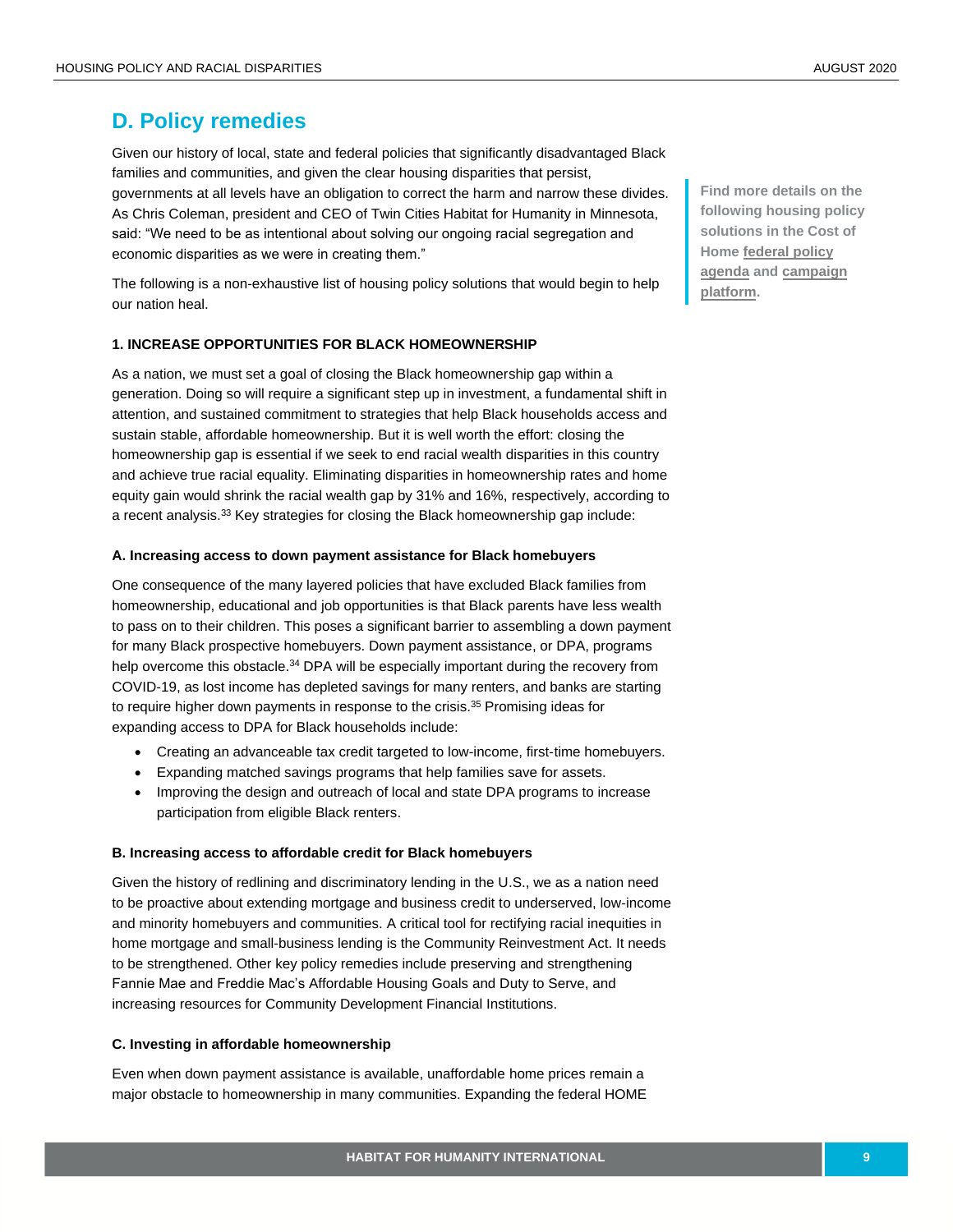program; the federal Self-Help Homeownership Opportunity Program, or SHOP; and complementary state and local investments can help mission-driven builders such as Habitat for Humanity leverage private contributions to create lasting, sustainable homeownership opportunities. Resources for affordable homeownership are needed in all types of communities, including and especially communities with appreciating home values.

#### **D. Retargeting the mortgage interest deduction to make it more equitable**

The mortgage interest deduction for homeowners, or MID, is breathtakingly inequitable. It not only excludes renters but is inaccessible to many lower-income homeowners and provides the greatest tax benefits to high-income homeowners who itemize deductions and hold the most expensive mortgages. This tax subsidy is also very expensive. In fiscal year 2012, the cost of the MID was \$81 billion — more than the budget of all of HUD and USDA's housing programs *combined*. <sup>36</sup> The MID should be restructured as a tax credit to make it more accessible to low-income homeowners, including homeowners of color. Limiting the credit to homeowners earning less than median income would free up scarce federal resources for other housing solutions that can help close the racial homeownership gap, improve affordability for renters, and help Black families move to communities of opportunity

#### **2. INVEST IN DISTRESSED, RACIALLY SEGREGATED COMMUNITIES TO PROMOTE INCLUSIVE RECOVERY**

Many formerly redlined communities and other highly segregated neighborhoods continue to suffer from disinvestment and economic distress. Significant reinvestment and thoughtful tax incentives should be targeted to these communities to spark recovery and opportunities for all residents. Public investment and private tax incentives need to be carefully designed to ensure they do not displace existing residents and businesses, rather than actually benefiting them. One promising idea is the Neighborhood Homes Investment Act tax credit, which would make it economically feasible to rehabilitate distressed homes for homeownership in communities with low home values and expand affordable homeownership opportunities for local residents. Parallel public investments in home repairs and affordable homes are also important for ensuring existing residents can stay and benefit as neighborhood conditions improve. Property tax relief for low-income homeowners can also help prevent displacement of existing residents in revitalizing neighborhoods or in localities where tax increases are planned to recoup losses due to COVID-19.

#### **3. STOP PERPETUATING SEGREGATION: INCREASE OPPORTUNITIES FOR BLACK HOUSEHOLDS TO RENT AND PURCHASE HOMES IN COMMUNITIES OF OPPORTUNITY**

Segregation is the legacy of deliberate policy and zoning choices that led to the underinvestment and isolation of communities where Black households lived, and the creation of separate, higher-opportunity communities that excluded people of color. Today's economically exclusionary zoning perpetuates this segregation. Governments at all levels have an obligation to increase opportunities for Black households to live in neighborhoods with good schools and safe streets, where children do better later in life.<sup>37</sup> Governments at all levels also need to help Black families stay in their neighborhoods as conditions change, if they so choose. Key strategies for reducing segregation and expanding opportunity include: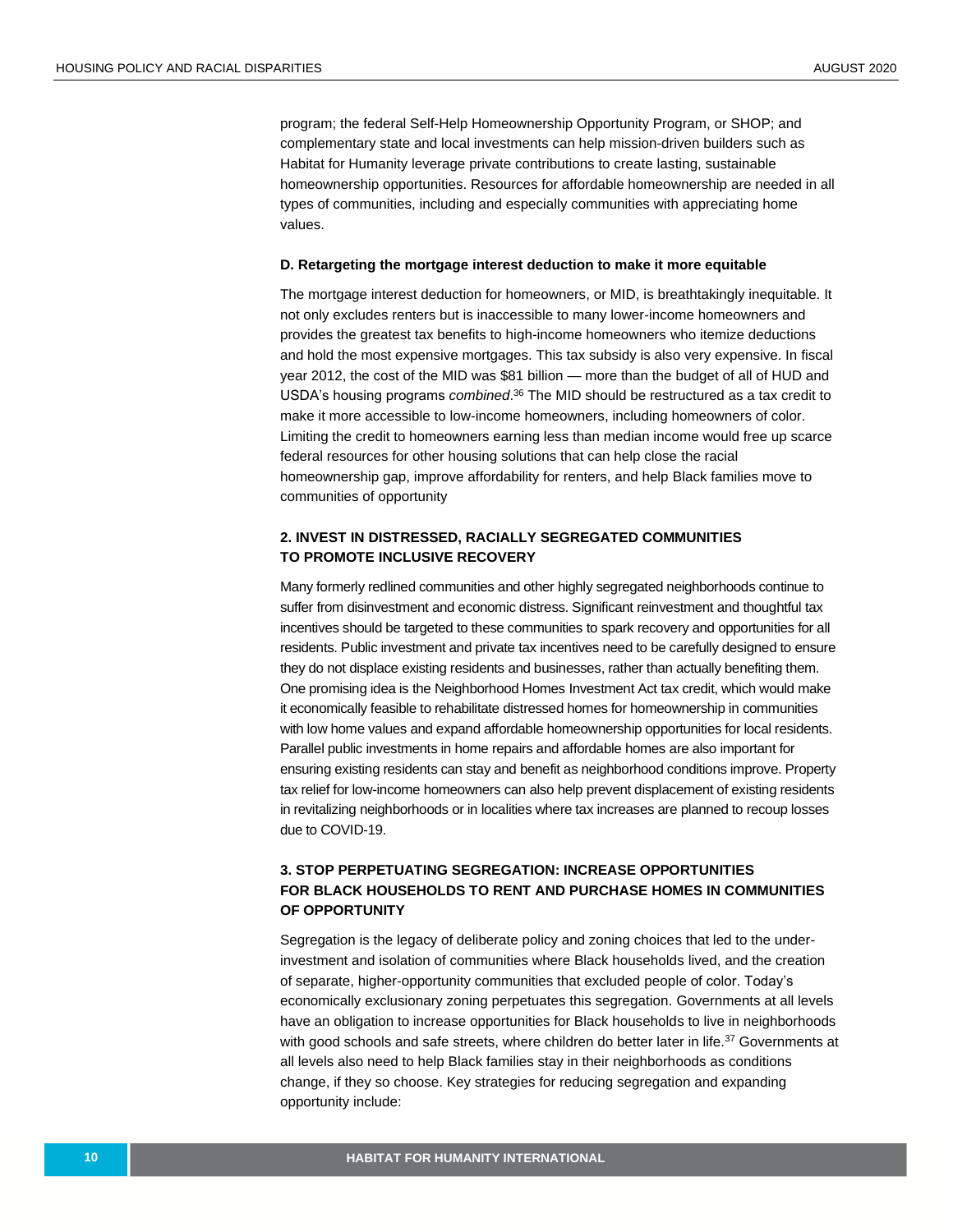#### **A. Reforming zoning to allow mixed-income communities**

Localities can make their zoning codes more racially and economically inclusive by supporting a greater diversity of homes in their communities. Helpful reforms can take various forms, including lowering minimum home-size and lot-size requirements, permitting duplexes and triplexes, allowing apartments in more locations, and minimizing discretionary review processes. In considering these reforms, it is important to be mindful of how zoning changes might inadvertently displace existing residents of color, and to prevent this from happening. States can support efforts to reduce segregation by prohibiting forms of local exclusionary zoning and setting high expectations for local governments. Stronger enforcement of the federal Fair Housing Act and supplemental federal funding incentives can further encourage states and localities to develop locally tailored solutions that reduce barriers to affordable homes in a diversity of neighborhoods.

#### **B. Building and preserving affordable homes in existing — and emerging communities of opportunity**

Governments at all levels should step up investment in affordable homes in non-segregated communities. Zoning reforms are necessary but often insufficient for ensuring lower-income households can purchase or rent affordable homes in a variety of communities. Local and state governments can help by increasing investment resources for affordable homes, incentivizing mixed-income housing developments, and making public land available in well-resourced neighborhoods at low cost for intentionally affordable homes.

#### **C. Increasing the mobility of families with housing choice vouchers**

Federal housing choice vouchers, in theory, help very low-income households afford modest rental homes in any neighborhood of their choosing. But landlord resistance, high deposit requirements, unaffordable moving expenses, and limited neighborhood familiarity often impede families from using vouchers outside of high-poverty, segregated neighborhoods. Voucher mobility programs that include landlord outreach and mediation, tenant counseling and moving cost assistance can dramatically improve access to highopportunity neighborhoods for families with vouchers.<sup>38</sup> Scaling up these programs would bridge many more low-income families to communities of opportunity.

#### **4. INVEST IN AFFORDABLE RENTAL HOUSING**

Local, state and federal investment in rental affordability is critical for remedying the disproportionately high cost burdens and housing instability experienced by Black households. Funding for new rental construction, preservation and operating support are all essential for ensuring that those with the highest cost burdens can access stable, affordable homes. Housing choice vouchers are perhaps the most efficient tool for increasing affordability for verylow-income renters, but there are only enough vouchers currently available to assist 1 of every 4 eligible households. The federal government can quickly reduce housing cost burdens for hundreds of thousands of Black renters by expanding voucher availability. Localities can also create their own housing voucher programs, as Charlottesville, Virginia, and other cities have. Greater investment in programs such as the Family Self-Sufficiency Initiative, including resources for more financial counselors, can help more participants in rental assistance programs save up for homeownership.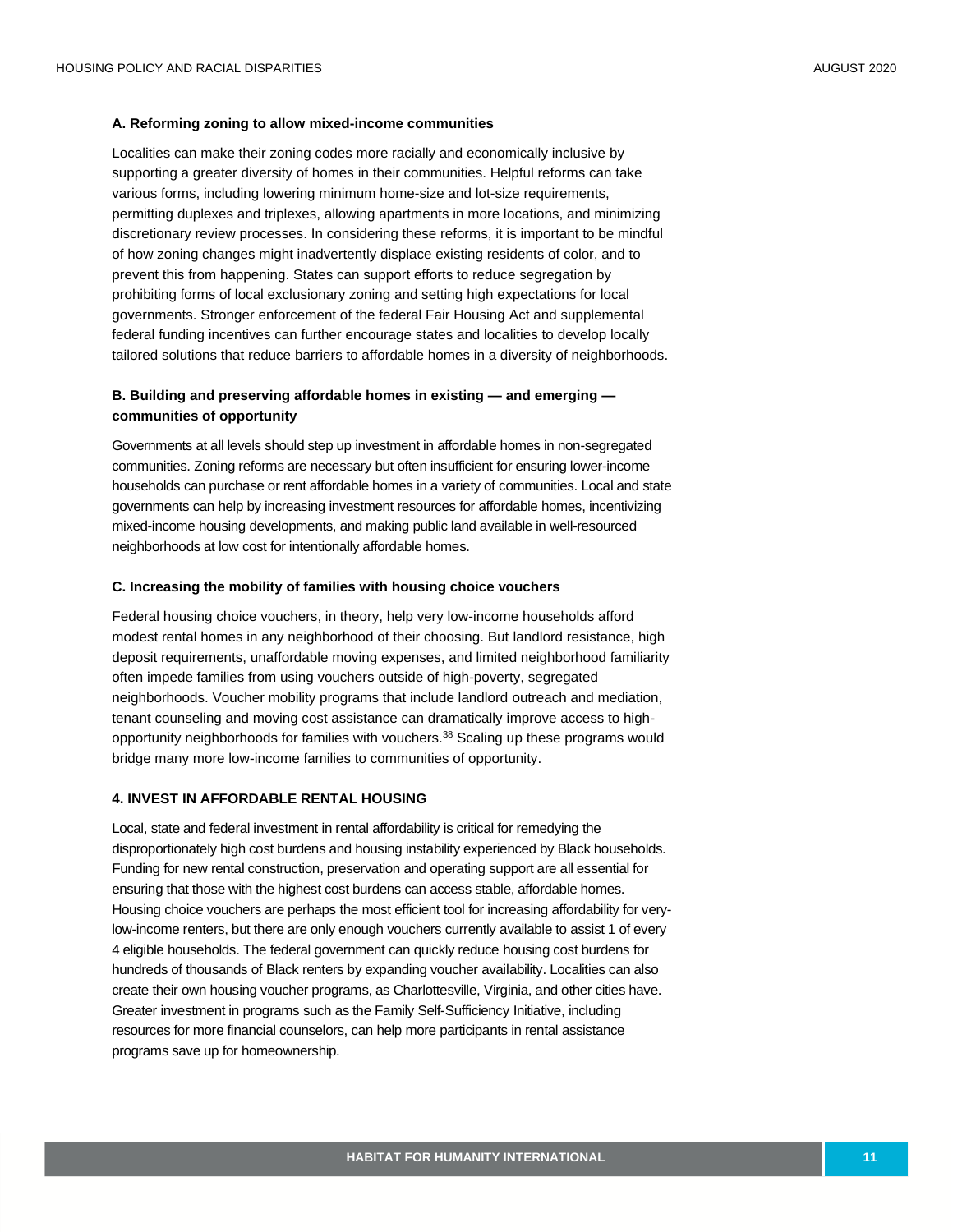#### **5. MINIMIZE THE DAMAGE AND COMPOUNDING EFFECT OF COVID-19 FOR BLACK HOUSEHOLDS**

A crucial, immediate step for remedying racial housing disparities is preventing eviction and foreclosure for renters and homeowners during and after the pandemic. On average, Black renters and homeowners are at higher risk of losing their homes, having entered the health and economic crisis with less access to stable and affordable homes. Broad eviction and foreclosure moratoria are critical for stabilizing households during the pandemic, as are sustainable forbearance options for homeowners and rental owners. It is just as critical, however, to help renters and homeowners get caught up on missed payments after moratoria and forbearance terms end so that households can return to sound footing and keep their homes over the long term. Key recovery tools for homeowners and renters include foreclosure prevention assistance targeting low-income homeowners, emergency financial assistance for renters facing eviction, and extended repayment options for renters and homeowners alike.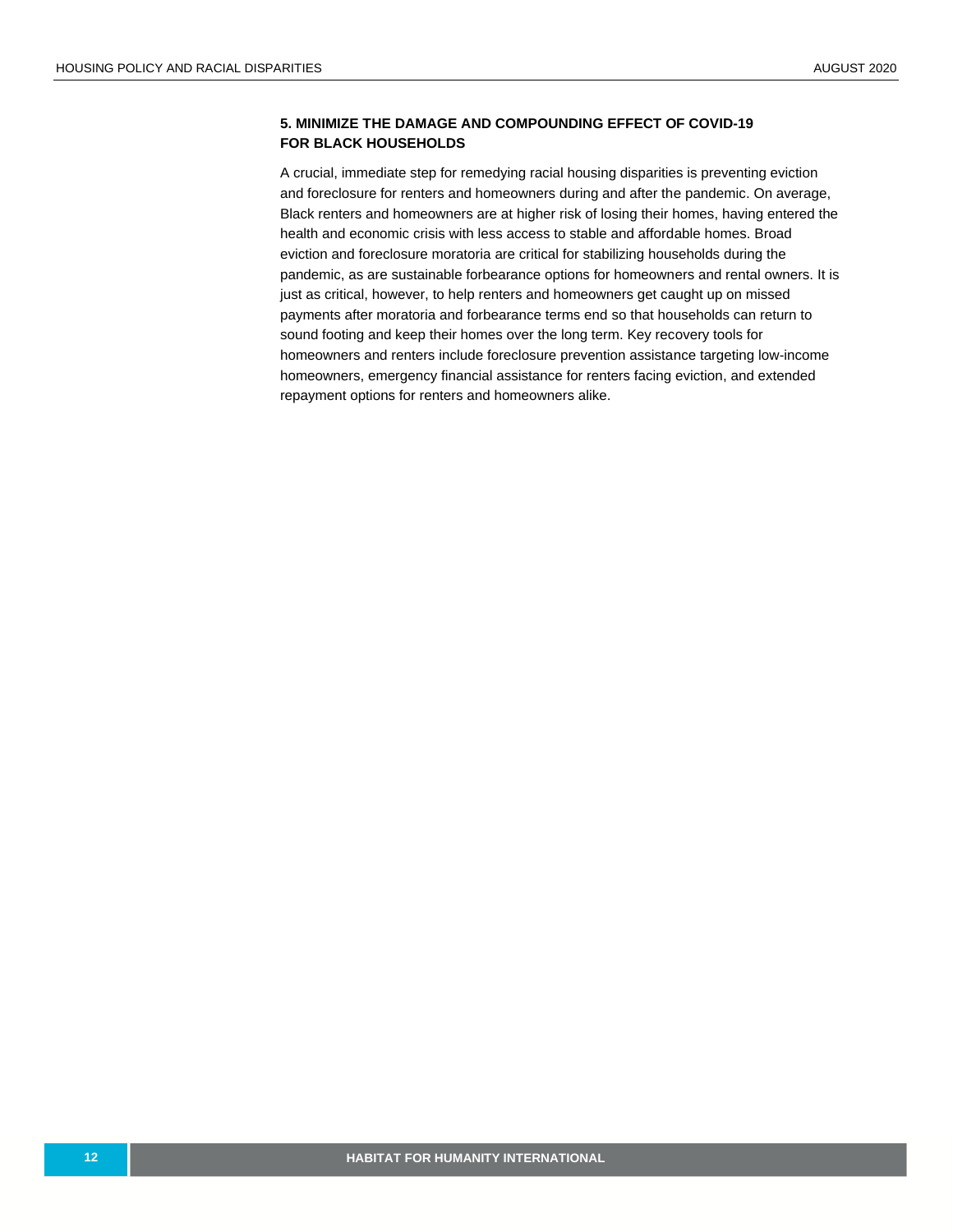## **E. A call to action**

Nationwide protests have shined a spotlight on our nation's racial inequities, creating a tremendous opportunity for mobilizing public and political will to craft solutions that advance racial equity. In this moment, and after the spotlight dims, we need to identify and rectify policies that disadvantage households of color, particularly Black households, and craft new solutions that can narrow our racial divides. As a nation, we need to be more intentional about examining housing policy through a racial-impact lens and recommitting ourselves to redressing the many legacies of discrimination that persist today.

Habitat for Humanity's Cost of Home campaign provides a powerful new vehicle for advocating collectively for anti-racist housing and land use policies at the local, state and federal levels. Most of the policy ideas presented above are described in greater detail in the campaign platform (**[habitat.org/media/843/view](https://www.habitat.org/media/843/view)**) and federal policy agenda (**[habitat.org/media/1162/view](https://www.habitat.org/media/1162/view)**). Habitat invites volunteers, donors, partners and policymakers of all backgrounds to join us in raising our voices in support of housing and land use policy reforms that increase racial equity and can help our nation heal.

We are at a critical juncture. Now is not the time for small steps, but for bold action. With new clarity, intentionality and energy drawn from the profound challenges of 2020, our collective advocacy can make great progress toward achieving a more racially just and inclusive world. Together, we can ensure that every family — no matter who they are, where they live or how much money they earn - can build the foundation for a stable, healthy future for themselves and their families.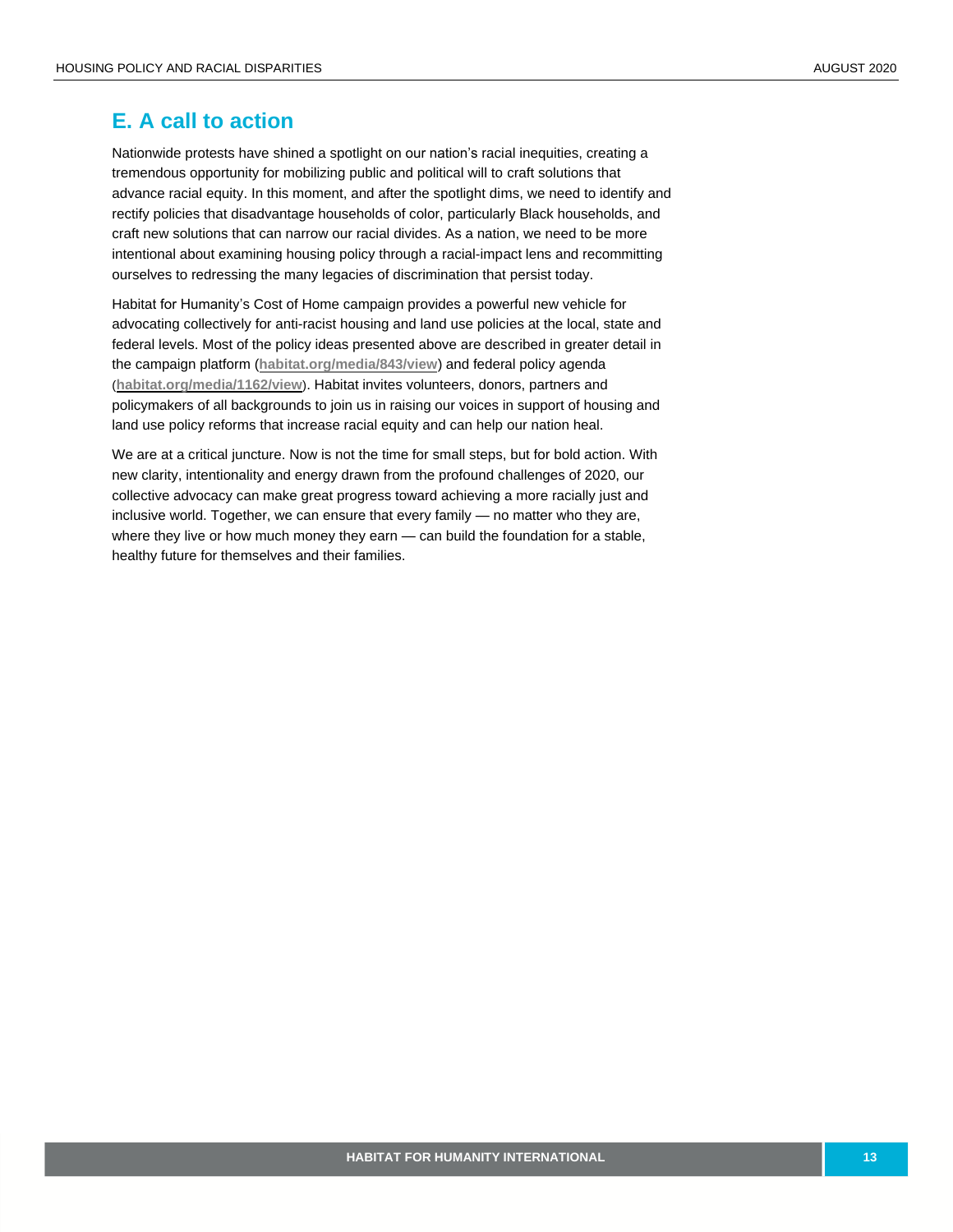#### **End notes**

1 Robert K. Nelson, LaDale Winling, Richard Marciano, Nathan Connolly, et al., "Mapping Inequality," American Panorama, ed.[, https://dsl.richmond.edu/panorama/redlining/#loc=5/39.1/-94.58&text=intro.](https://dsl.richmond.edu/panorama/redlining/#loc=5/39.1/-94.58&text=intro)

2 Richard Rothstein, *Color of Law: A Forgotten History of How Our Government Segregated America*, Liveright, 2017[, https://www.epi.org/publication/the-color-of-law-a-forgotten-history-of-how-our-government](https://www.epi.org/publication/the-color-of-law-a-forgotten-history-of-how-our-government-segregated-america/)[segregated-america/.](https://www.epi.org/publication/the-color-of-law-a-forgotten-history-of-how-our-government-segregated-america/)

3 David Callahan, "How the GI Bill Left Out African Americans," *Demos*, November 11, 2013, [https://www.demos.org/blog/how-gi-bill-left-out-african-americans.](https://www.demos.org/blog/how-gi-bill-left-out-african-americans)

4 Wayne Glasker, "HOLC and the Federal Housing Administration,"

[http://crab.rutgers.edu/~glasker/FHADMIN.htm.](http://crab.rutgers.edu/~glasker/FHADMIN.htm)

5 Digital Scholarship Lab, "Renewing Inequality," American Panorama, ed. Robert K. Nelson and Edward L. Ayers[, https://dsl.richmond.edu/panorama/renewal/#view=0/0/1&viz=cartogram.](https://dsl.richmond.edu/panorama/renewal/#view=0/0/1&viz=cartogram. https://dsl.richmond.edu/panorama/renewal/)  [https://dsl.richmond.edu/panorama/renewal/#view=0/0/1&viz=cartogram.](https://dsl.richmond.edu/panorama/renewal/#view=0/0/1&viz=cartogram. https://dsl.richmond.edu/panorama/renewal/)

6 Michael Stegman, "Eliminating Exclusionary Land Use Regulations Should Be the Civil Rights Issue of Our Time," August 2019[, https://www.jchs.harvard.edu/research-areas/working-papers/eliminating-exclusionary](https://www.jchs.harvard.edu/research-areas/working-papers/eliminating-exclusionary-land-use-regulations-should-be-civil-rights)[land-use-regulations-should-be-civil-rights.](https://www.jchs.harvard.edu/research-areas/working-papers/eliminating-exclusionary-land-use-regulations-should-be-civil-rights)

7 Elliott Anne Rigsby, "Understanding Exclusionary Zoning and Its Impact on Concentrated Poverty," commentary, The Century Foundation, June 23, 2016[, https://tcf.org/content/facts/understanding](https://tcf.org/content/facts/understanding-exclusionary-zoning-impact-concentrated-poverty/)[exclusionary-zoning-impact-concentrated-poverty/.](https://tcf.org/content/facts/understanding-exclusionary-zoning-impact-concentrated-poverty/)

8 Urban Institute, "Exposing Housing Discrimination,[" https://www.urban.org/features/exposing-housing](https://www.urban.org/features/exposing-housing-discrimination)[discrimination.](https://www.urban.org/features/exposing-housing-discrimination)

9 Keeanga-Yamahtta Taylor, *Race for Profit: How Banks and the Real Estate Industry Undermined Black Homeownership*, 2019[, https://uncpress.org/book/9781469653662/race-for-profit/.](https://uncpress.org/book/9781469653662/race-for-profit/)

10 Michal Grinstein-Weiss, Dana C. Perantie, Samuel H. Taylor, Shenyang Guo and Ramesh Raghavan, "Racial Disparities in Education Debt Burden Among Low- and Moderate-Income Households," *Children and Youth Services Review*, Vol. 65, 166-174, June 2016,

[https://www.sciencedirect.com/science/article/pii/S0190740916301220.](https://www.sciencedirect.com/science/article/pii/S0190740916301220)

11 Data is from the first quarter of 2020, as the Census Bureau has acknowledged potential sampling errors for Quarter 2 because of COVID-19. Source: U.S. Census Bureau, Current Population Survey/Housing Vacancy Survey, July 28, 2020[, https://www.census.gov/housing/hvs/files/currenthvspress.pdf.](https://www.census.gov/housing/hvs/files/currenthvspress.pdf)

12 Jung Hyun Choi, Alanna McCargo and Laurie Goodman, "Three Differences Between Black and White Homeownership That Add to the Housing Wealth Gap," Urban Wire: Housing and Housing Finance, Urban Institute, Feb. 28, 2019, [https://www.urban.org/urban-wire/three-differences-between-black-and-white](https://www.urban.org/urban-wire/three-differences-between-black-and-white-homeownership-add-housing-wealth-gap)[homeownership-add-housing-wealth-gap.](https://www.urban.org/urban-wire/three-differences-between-black-and-white-homeownership-add-housing-wealth-gap)

13 Lisa J. Dettling, Joanne W. Hsu, Lindsay Jacobs, Kevin B. Moore and Jeffrey P. Thompson with assistance from Elizabeth Llanes, "Recent Trends in Wealth-Holding by Race and Ethnicity: Evidence from the Survey of Consumer Finances," Feds Notes, Board of Governors of the Federal Reserve System, Sept. 27, 2017[, https://www.federalreserve.gov/econres/notes/feds-notes/recent-trends-in-wealth-holding-by-race](https://www.federalreserve.gov/econres/notes/feds-notes/recent-trends-in-wealth-holding-by-race-and-ethnicity-evidence-from-the-survey-of-consumer-finances-20170927.htm)[and-ethnicity-evidence-from-the-survey-of-consumer-finances-20170927.htm.](https://www.federalreserve.gov/econres/notes/feds-notes/recent-trends-in-wealth-holding-by-race-and-ethnicity-evidence-from-the-survey-of-consumer-finances-20170927.htm)

14 Bruce Mitchell, "HOLC 'Redlining' Maps: The Persistent Structure of Segregation and Economic Inequality," National Community Reinvestment Coalition, March 20, 2018[. https://ncrc.org/holc/.](https://ncrc.org/holc/) 

15 Patrick Sharkey, *Stuck in Place: Urban Neighborhoods and the End of Racial Progress*, 2013, [https://wagner.nyu.edu/impact/research/publications/stuck-place-urban-neighborhoods-and-end-progress](https://wagner.nyu.edu/impact/research/publications/stuck-place-urban-neighborhoods-and-end-progress-toward-racial)[toward-racial.](https://wagner.nyu.edu/impact/research/publications/stuck-place-urban-neighborhoods-and-end-progress-toward-racial)

16 Joint Center for Housing Studies of Harvard University, *State of the Nation's Housing 2019*, [https://www.jchs.harvard.edu/sites/default/files/Harvard\\_JCHS\\_State\\_of\\_the\\_Nations\\_Housing\\_2019.pdf.](https://www.jchs.harvard.edu/sites/default/files/Harvard_JCHS_State_of_the_Nations_Housing_2019.pdf)

17 Motoko Rich, Amanda Cox and Matthew Bloch, "Money, Race and Success: How Your School District Compares," *The New York Times*, April 29, 2016,

[https://www.nytimes.com/interactive/2016/04/29/upshot/money-race-and-success-how-your-school-district](https://www.nytimes.com/interactive/2016/04/29/upshot/money-race-and-success-how-your-school-district-compares.html)[compares.html.](https://www.nytimes.com/interactive/2016/04/29/upshot/money-race-and-success-how-your-school-district-compares.html)

18 Justin M. Feldman, Sofia Gruskin, Brent A. Coull and Nancy Krieger, "Police-Related Deaths and Neighborhood Economic and Racial/Ethnic Polarization, United States, 2015–2016," *American Journal of Public Health*, Vol. 109, 458-464, 2019[, https://doi.org/10.2105/AJPH.2018.304851.](https://doi.org/10.2105/AJPH.2018.304851)

19 Dayna Bowen Matthew, Edward Rodrigue and Richard V. Reeves, "Time for Justice: Tackling Race Inequalities in Health and Housing," Brookings Institution, Oct. 19, 2016, [https://www.brookings.edu/research/time-for-justice-tackling-race-inequalities-in-health-and-housing/.](https://www.brookings.edu/research/time-for-justice-tackling-race-inequalities-in-health-and-housing/)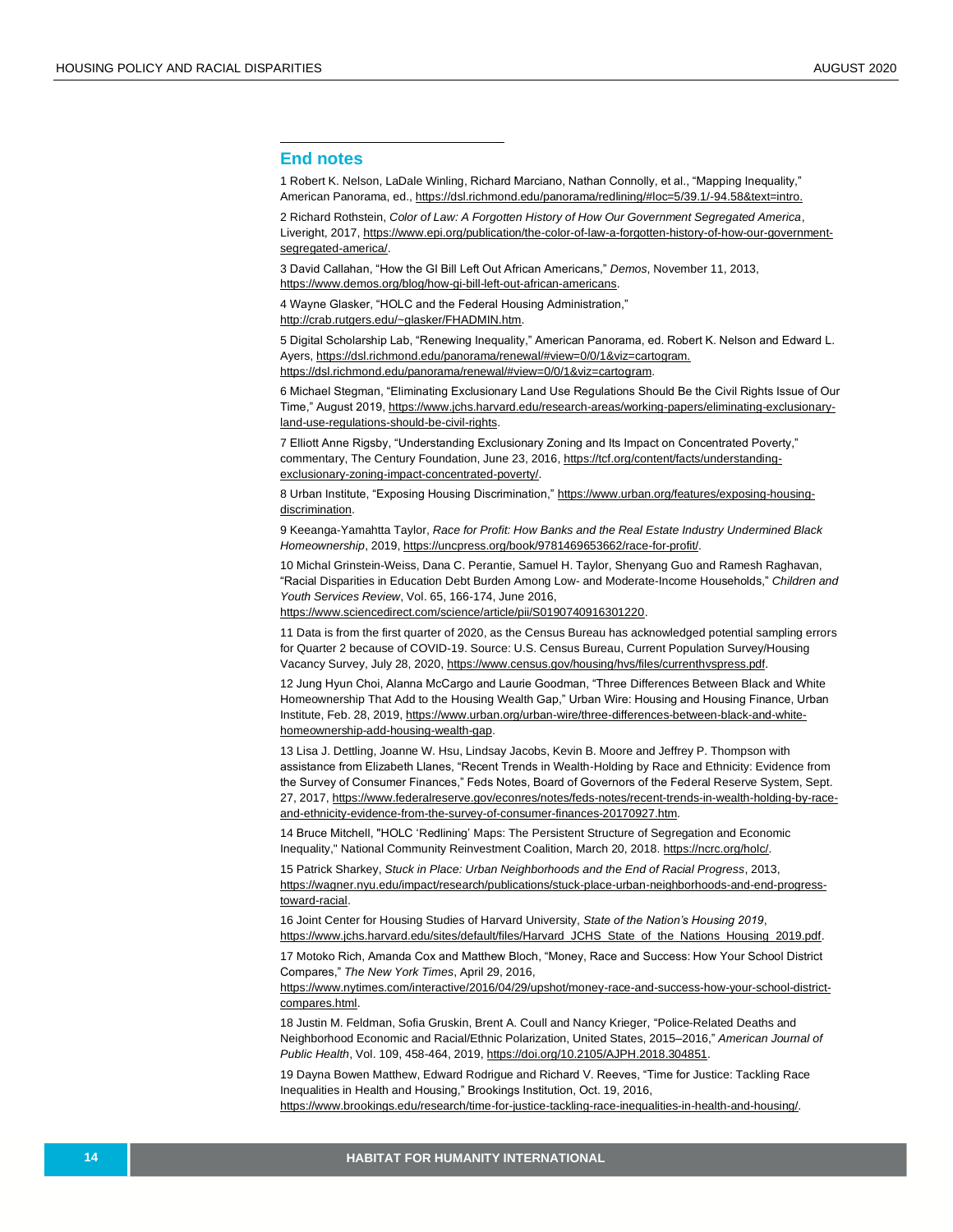20 Raj Chetty and Nathaniel Hendren, "The Impacts of Neighborhoods on Intergenerational Mobility I: Childhood Exposure Effects," *Quarterly Journal of Economics*, 133(3), 1107-162, 2018, [https://opportunityinsights.org/paper/neighborhoodsi/.](https://opportunityinsights.org/paper/neighborhoodsi/)

21 Raj Chetty, Nathaniel Hendren and Lawrence Katz, "The Effects of Exposure to Better Neighborhoods on Children: New Evidence from the Moving to Opportunity Experiment," *American Economic Review* 106(4), 855-902, 2016[, https://opportunityinsights.org/paper/newmto/.](https://opportunityinsights.org/paper/newmto/)

22 Jamie Ducharme and Elijah Wolfson, "Your ZIP Code Might Determine How Long You Live — And the Difference Could Be Decades," *Time*, June 17, 2019[, https://time.com/5608268/zip-code-health/.](https://time.com/5608268/zip-code-health/)

23 Joint Center for Housing Studies of Harvard University, *State of the Nation's Housing 2019*, [https://www.jchs.harvard.edu/sites/default/files/Harvard\\_JCHS\\_State\\_of\\_the\\_Nations\\_Housing\\_2019.pdf.](https://www.jchs.harvard.edu/sites/default/files/Harvard_JCHS_State_of_the_Nations_Housing_2019.pdf)

24 Joint Center for Housing Studies of Harvard University, America's Rental Housing 2020, [https://www.jchs.harvard.edu/sites/default/files/Harvard\\_JCHS\\_Americas\\_Rental\\_Housing\\_2020.pdf.](https://www.jchs.harvard.edu/sites/default/files/Harvard_JCHS_Americas_Rental_Housing_2020.pdf)

25 Joint Center for Housing Studies of Harvard University, *America's Rental Housing 2020*, [https://www.jchs.harvard.edu/sites/default/files/Harvard\\_JCHS\\_Americas\\_Rental\\_Housing\\_2020.pdf.](https://www.jchs.harvard.edu/sites/default/files/Harvard_JCHS_Americas_Rental_Housing_2020.pdf)

26 U.S. Department of Housing and Urban Development, *The 2019 Annual Homeless Assessment Report (AHAR) to Congress*, January 2020[, https://files.hudexchange.info/resources/documents/2019-AHAR-Part-](https://files.hudexchange.info/resources/documents/2019-AHAR-Part-1.pdf)[1.pdf.](https://files.hudexchange.info/resources/documents/2019-AHAR-Part-1.pdf)

27 ChangeLab Solutions, *Health Effects of Unsafe, Unstable and Unaffordable Housing*, 2018, [https://www.changelabsolutions.org/sites/default/files/HealthHousingStarterKit-HealthEffects-FINAL-](https://www.changelabsolutions.org/sites/default/files/HealthHousingStarterKit-HealthEffects-FINAL-20180531_0.pdf)[20180531\\_0.pdf.](https://www.changelabsolutions.org/sites/default/files/HealthHousingStarterKit-HealthEffects-FINAL-20180531_0.pdf)

28 Matthew Desmond and Rachel Tolbert Kimbro, "Eviction's Fallout: Housing, Hardship, and Health," *Social Forces*, February 2015,

[https://scholar.harvard.edu/files/mdesmond/files/desmondkimbro.evictions.fallout.sf2015\\_2.pdf.](https://scholar.harvard.edu/files/mdesmond/files/desmondkimbro.evictions.fallout.sf2015_2.pdf)

29 Steven Brown, "How COVID-19 Is Affecting Black and Latino Families' Employment and Financial WellBeing," Urban Wire: Race and Ethnicity, Urban Institute, May 6, 2020, [https://www.urban.org/urban](https://www.urban.org/urban-wire/how-covid-19-affecting-black-and-latino-families-employment-and-financial-well-being)[wire/how-covid-19-affecting-black-and-latino-families-employment-and-financial-well-being.](https://www.urban.org/urban-wire/how-covid-19-affecting-black-and-latino-families-employment-and-financial-well-being)

30 Solomon Greene, "New Data Suggest COVID-19 Is Widening Housing Disparities by Race and Income," Urban Wire: Housing and Housing Finance, Urban Institute, May 29, 2020[, https://www.urban.org/urban](https://www.urban.org/urban-wire/new-data-suggest-covid-19-widening-housing-disparities-race-and-income)[wire/new-data-suggest-covid-19-widening-housing-disparities-race-and-income.](https://www.urban.org/urban-wire/new-data-suggest-covid-19-widening-housing-disparities-race-and-income)

31 Elise Gould and Valerie Wilson, "Black Workers Face Two of the Most Lethal Preexisting Conditions for Coronavirus — Racism and Economic Inequality," Economic Policy Institute, June 1, 2020, [https://www.epi.org/publication/black-workers-covid/.](https://www.epi.org/publication/black-workers-covid/)

32 Dayna Bowen Matthew, Edward Rodrigue and Richard V. Reeves, *Time for Justice: Tackling Race Inequalities in Health and Housing*, Oct. 19, 2016[, https://www.brookings.edu/research/time-for-justice](https://www.brookings.edu/research/time-for-justice-tackling-race-inequalities-in-health-and-housing/)[tackling-race-inequalities-in-health-and-housing/.](https://www.brookings.edu/research/time-for-justice-tackling-race-inequalities-in-health-and-housing/)

33 Sullivan, Laura, Tatjana Meschede, Lars Dietrich, Thomas Shapiro, Amy Traub, Catherine Ruetschlin, and Tamara Draut, "The Racial Wealth Gap: Why Policy Matters," Demos, 2016, [https://www.demos.org/research/racial-wealth-gap-why-policy-matters.](https://www.demos.org/research/racial-wealth-gap-why-policy-matters)

34 Joint Center for Housing Studies of Harvard University, *State of the Nation's Housing 2019*, [https://www.jchs.harvard.edu/sites/default/files/Harvard\\_JCHS\\_State\\_of\\_the\\_Nations\\_Housing\\_2019.pdf.](https://www.jchs.harvard.edu/sites/default/files/Harvard_JCHS_State_of_the_Nations_Housing_2019.pdf)

35 Down Payment Resource, *The Down Payment Report June/July 2020*, June 30, 2020,

[https://downpaymentresource.com/wp-content/uploads/2020/06/Down-Payment-Report.June2020\\_FINAL.pdf.](https://downpaymentresource.com/wp-content/uploads/2020/06/Down-Payment-Report.June2020_FINAL.pdf) 36 Alex Schwartz, *Housing Policy in the United States*, Third Edition, 2015,

[https://www.routledge.com/Housing-Policy-in-the-United-States/Schwartz/p/book/9780415836500.](https://www.routledge.com/Housing-Policy-in-the-United-States/Schwartz/p/book/9780415836500)

37 Raj Chetty, Nathaniel Hendren and Lawrence Katz, "The Effects of Exposure to Better Neighborhoods on Children: New Evidence from the Moving to Opportunity Experiment," 2016, [https://opportunityinsights.org/paper/newmto/.](https://opportunityinsights.org/paper/newmto/)

38 Peter Bergman, Raj Chetty, Stefanie DeLuca, Nathaniel Hendren, Lawrence Katz and Christopher

Palmer, *Creating Moves to Opportunity: Experimental Evidence on Barriers to Neighborhood Choice*, NBER Working Paper No. 26164, August 2019[, https://opportunityinsights.org/paper/cmto/.](https://opportunityinsights.org/paper/cmto/)